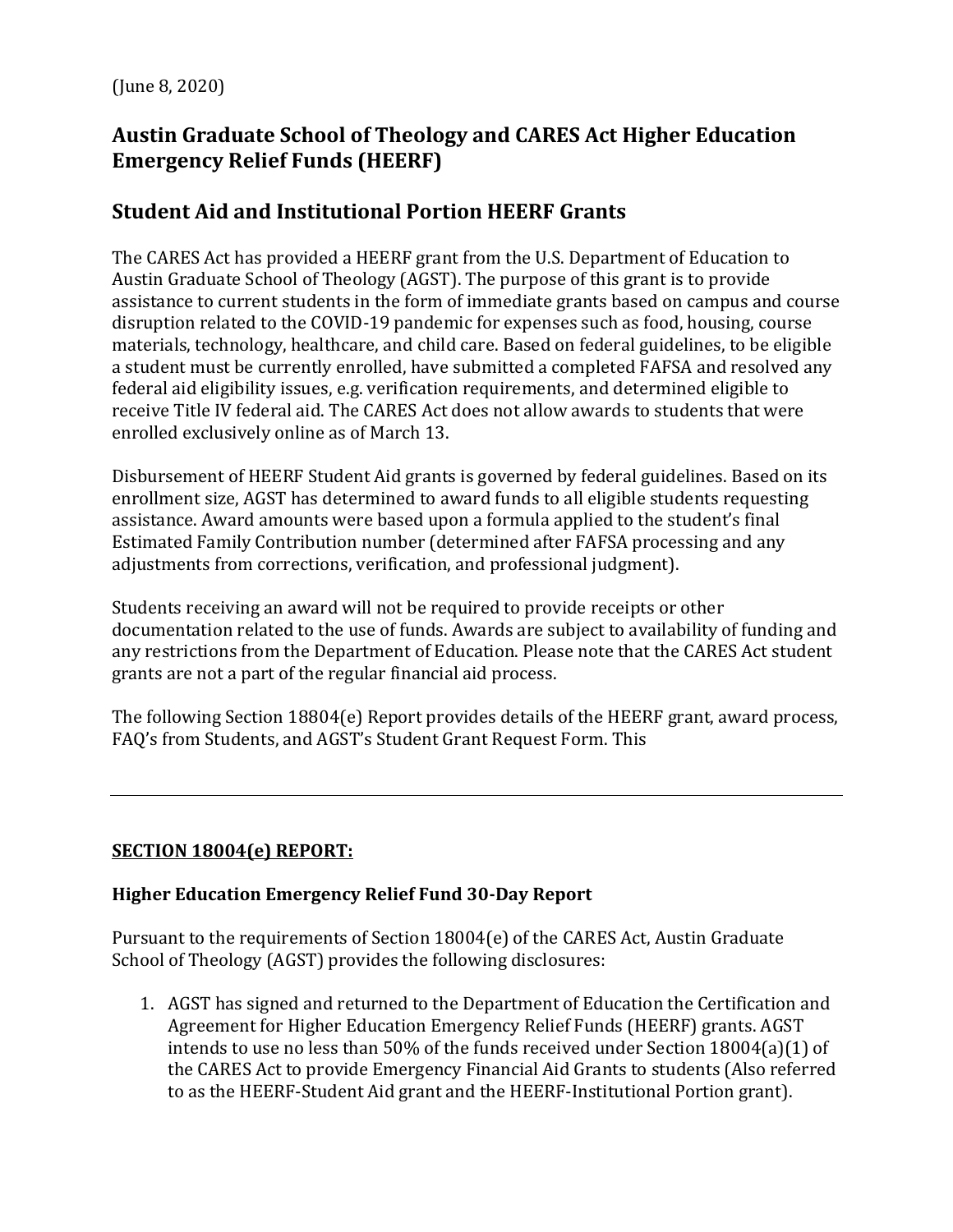2. AGST has received \$5,068 pursuant to the institution's Certification and Agreement for Emergency Financial Aid Grants for Students. It has also received \$5,067 from the HEERF Institutional Portion grant.

## **HEERF Student Aid Grant Disbursements:**

- 1. As of June 4, 2020, AGST has distributed the full amount awarded (\$5,068) to students under Section 18004(a)(1) of the CARES Act.
- 2. AGST identified 6 students at the institution eligible to participate in programs under Section 484 in Title IV of the Higher Education Act of 1965 and thus eligible for Emergency Financial Aid Grants to students under Section 18004(a)(1) of the CARES Act. While 8 other students were identified as eligible for Title IV programs, each was enrolled exclusively in online courses as of 3/13/20 and therefore ineligible for Emergency Financial Aid Grants based upon CARES Act requirements.
- 3. As of June 4, 2020, 6 students have received an Emergency Financial Aid Grant to students from AGST under Section 18004(a)(1) of the CARES Act.
- 4. AGST used the following process for determining which students would receive awards and how much they would receive under Section 18004(a)(1) of the CARES Act. Eligible students must have been currently enrolled in a degree program, in attendance as of March 13, 2020, have submitted a completed 2019-20 FAFSA and resolved any federal aid eligibility issues, e.g. verification requirements, and determined eligible to receive Title IV federal aid. The CARES Act does not allow awards to students that were enrolled exclusively online as of March 13. Based on its enrollment size, AGST awarded a minimum of \$300 funds to all eligible students. Above this, additional amounts were awarded to students based on a student's final Estimated Family Contribution number (determined after FAFSA processing and any adjustments from corrections, verification, and professional judgment).
- 5. AGST notified eligible students by email of their award from the Emergency Financial Aid Grant. In the same email, students were provided a Student Grant Request Form and the Department of Education's FAQ's from Students. All three items are included as "Attachment A" (below).

#### **HEERF Institutional Portion Grant Disbursements:**

- **1.** As of June 4, 2020, AGST has distributed the full amount awarded (\$5,067) to reimburse approved expenses related to the COVID pandemic under Section 18004(a)(1) of the CARES Act.
- **2.** AGST reimbursed expenses included those for Personal Protective Equipment (PPE), temporarily transferring on campus courses to online (via Zoom), and technology needed for staff to work remotely.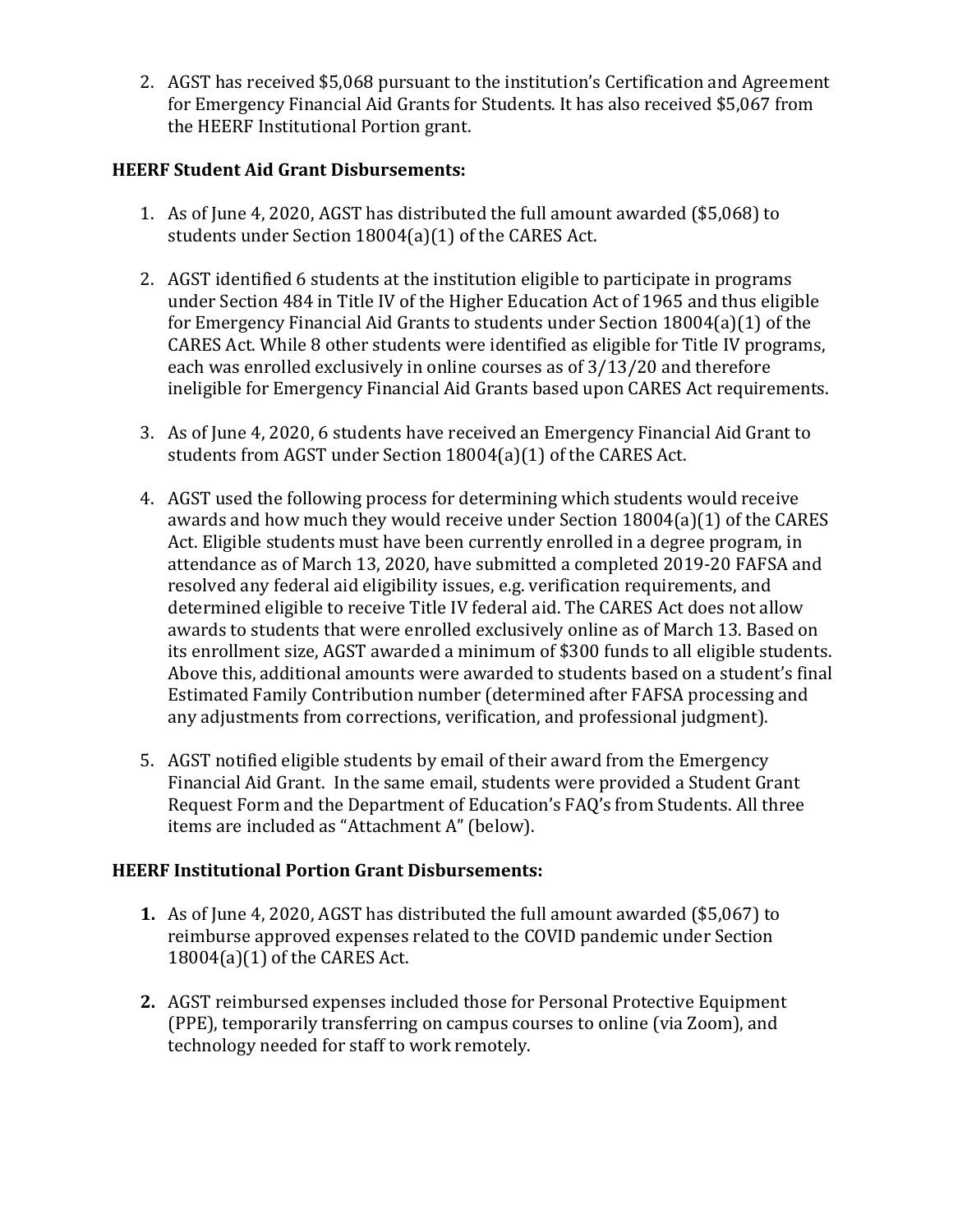## **Attachment A**

## **AGST Email to Students**

### SUBJECT: CARES Act - Student Emergency Grant Application

#### Dear Student,

As part of the federal CARES Act to provide support during the COVID-19 crisis, the U.S. Department of Education has made funding available for colleges to provide directly to students for their expenses related to the disruption of campus operations due to the coronavirus, such as food, housing, course materials, technology, health care, and child-care expenses.

Based on the rules created by the CARES Act and the Department of Education's guidance, students must meet the following criteria to receive funding:

- Be currently enrolled in a degree program and in attendance as of March 13, 2020.
- Have submitted a completed 2019-20 FAFSA and resolved any federal aid eligibility issues, e.g. verification requirements, and determined eligible to receive Title IV federal aid.
- NOT have been enrolled exclusively online as of March 13, 2020.
- Have expenses related to the disruption of campus operations due to COVID-19.

### *This email is notice that you've eligible for an award if you complete and return the attached Student Grant Request Form.*

The amount of your award will be based upon a formula related to the Estimated Family Contribution number on your processed FAFSA.

Please note the following regarding your award:

- Students that receive a disbursement will not be required to provide receipts or other documentation related to the use of funds.
- Awards are subject to availability of funding and any restrictions from the Department of Education.
- CARES Act student grants are not a part of the regular financial aid process.
- If you have questions related to your financial aid award, please contact the financial aid office.
- For more information about the CARES Act funding and to find answers for many of questions, please read the Department of Education's Frequently Asked Questions from Students (provided below).

If you have additional questions, please send your questions to Dave Arthur, [darthur@austingrad.edu.](mailto:darthur@austingrad.edu)

#### **FAQ's for students from US Department of Education:**

**Frequently Asked Questions from Students about the Higher Education Emergency Relief Student Grants** <https://www2.ed.gov/about/offices/list/ope/caresact.html>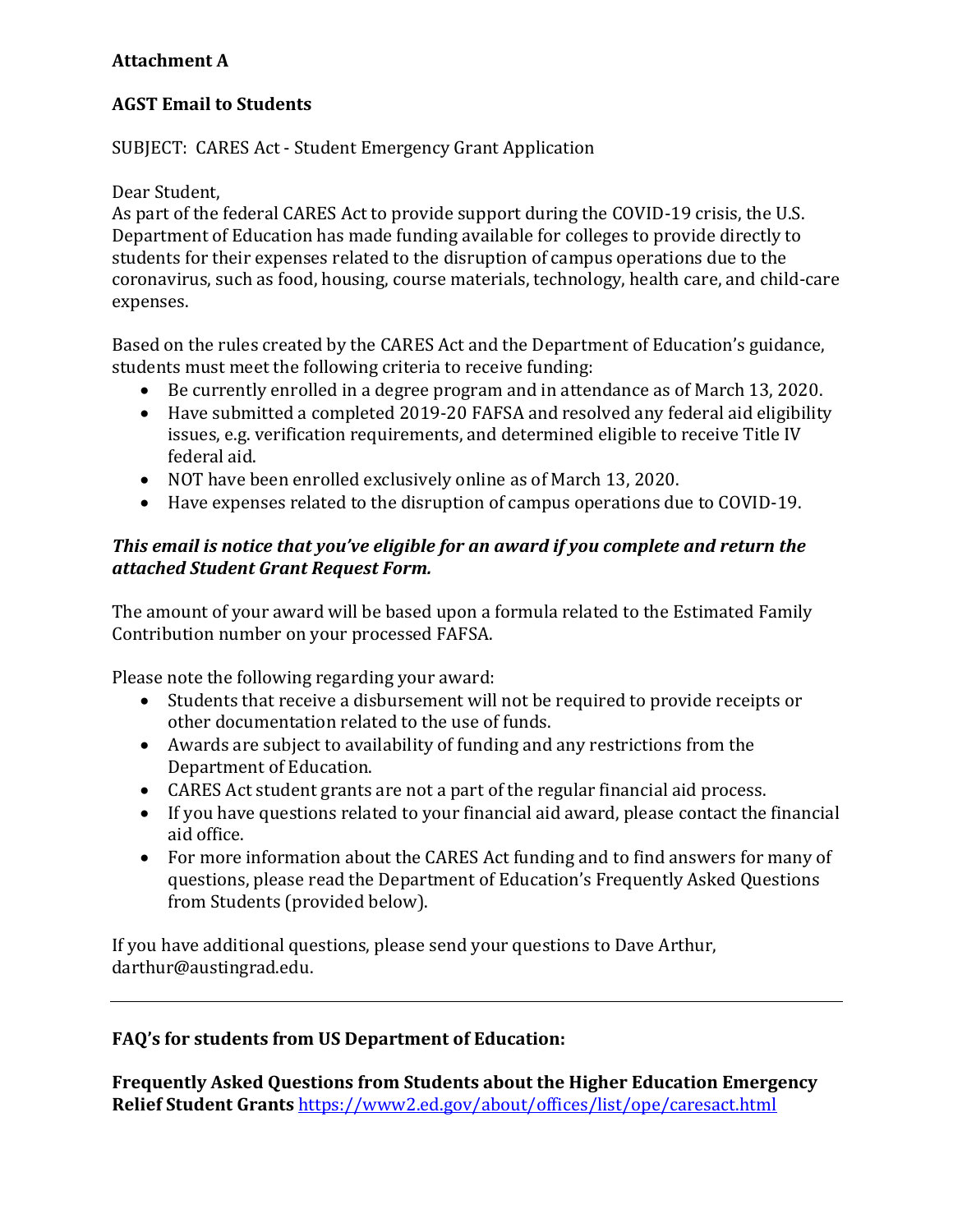- 1. Do I have to repay the emergency financial aid grant I received from my university through the CARES Act?  $\frac{17}{355}$ No. The funds provided by the CARES Act are grants, so they do not need to be repaid.
- 2. I am a student who received an emergency financial aid grant from my university through the CARES Act. Is this grant includible in my gross income?  $\frac{1}{150}$  According to the Internal Revenue Service, "Emergency financial aid grants under the CARES Act for unexpected expenses, unmet financial need, or expenses related to the disruption of campus operations on account of the COVID-19 pandemic, such as unexpected expenses for food, housing, course materials, technology, health care, or childcare, are qualified disaster relief payments under section 139."  $\mathbb{F}^7$  for more information please visit: [https://www.irs.gov/newsroom/faqs-higher-education](https://www.irs.gov/newsroom/faqs-higher-education-%20emergency-relief-fund-and-emergency-financial-aid-grants-under-the-cares-act.)[emergency-relief-fund-and-emergency-financial-aid-grants-under-the-cares-act.](https://www.irs.gov/newsroom/faqs-higher-education-%20emergency-relief-fund-and-emergency-financial-aid-grants-under-the-cares-act.)
- 3. What can emergency financial aid grants provided by the CARES Act be used for?  $E_{\text{SE}}^{\text{TE}}$  mergency financial aid grants to students can be used for expenses related to the disruption of campus operations due to coronavirus (including eligible expenses under a student's cost of attendance, such as food, housing, course materials, technology, health care, and child care). Please see below\* for more information about what is included in a student's cost of attendance.

# **\* Cost of Attendance**

The cost of attendance (COA) is not the bill that you may get from your college; it is the total amount it will cost you to go to college each year. The COA includes tuition and fees; on-campus room and board (or a housing and food allowance for off-campus students); and allowances for books, supplies, transportation, loan fees, and, if applicable, dependent care. It can also include other expenses like an allowance for the rental or purchase of a personal computer, costs related to a disability, or costs for eligible study-abroad programs.

For students attending less than half-time, COA includes tuition and fees and an allowance for books, supplies, transportation and dependent care expenses; but can also include room and board for up to three semesters or the equivalent at the institution, but no more than two of those semesters or the equivalent may be consecutive. Contact the financial aid office at the college you plan to attend if you have any unusual expenses that might affect your cost of attendance.

#### **Student Grant Request Form**

# **Austin Graduate School of Theology**

**Coronavirus Aid, Relief, and Economic Security (CARES) Act Higher Education Emergency Relief Fund (HEERF) Student Grant Request Form**